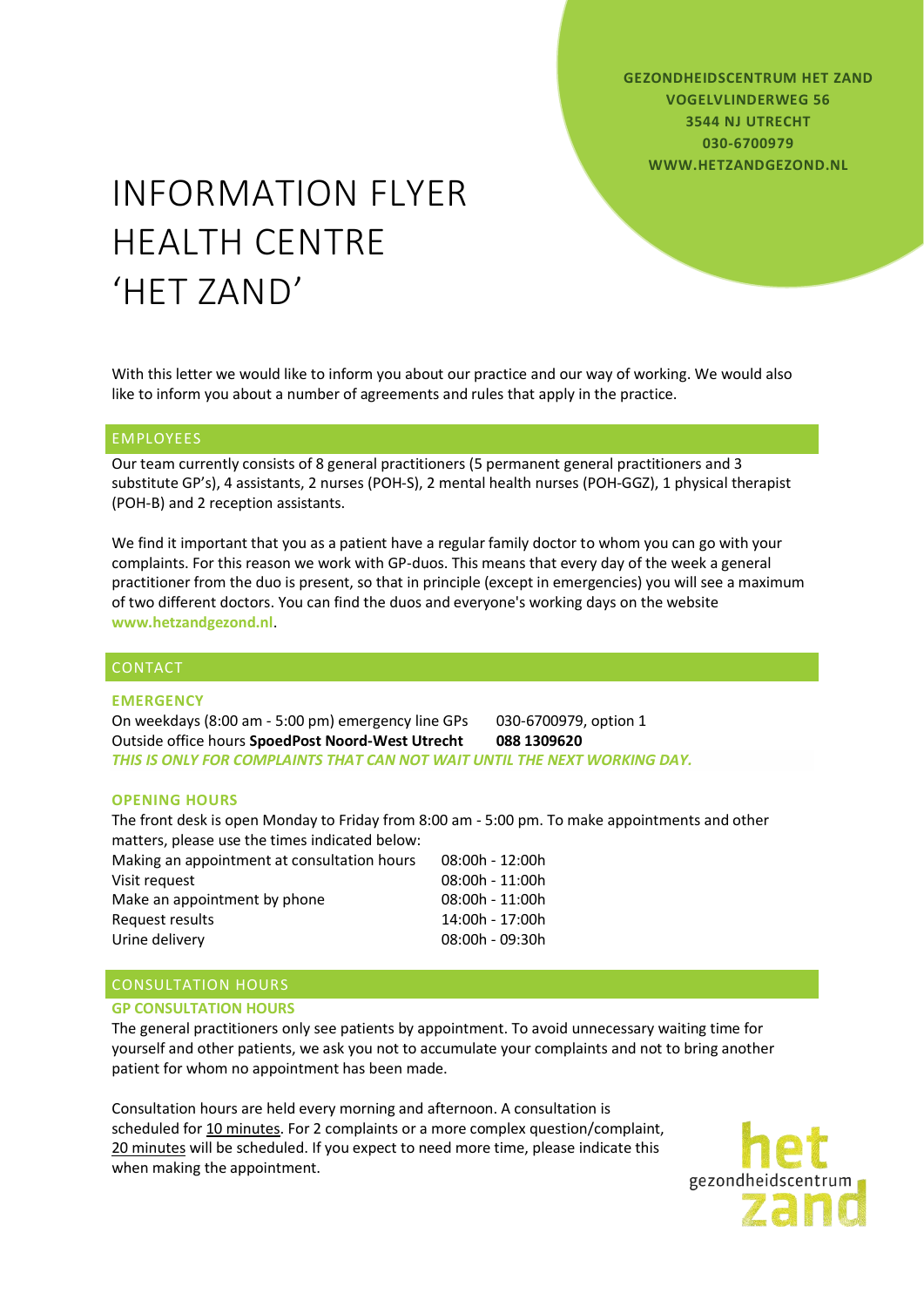To schedule an appointment, the assistant will ask you some questions by phone to estimate how much time should be scheduled and the urgency of your complaint. They are trained to do this.

Simple questions can often be answered by phone, you do not have to come to the practice. For this, 10 minutes are planned and the aim is that you are called by the doctor between 12:00h and 14:00h.

When it is really not possible to come to the practice, the doctor or the practice-nurse can decide to visit you at home. In principle, visits are made between 12:00-14:00h. If it is at all possible to come to the practice, that is preferred. The treatment possibilities in the practice are much larger than in your home. Often the family doctor will be able to help you better and faster in the practice.

#### **NURSES/'PRAKTIJKONDERSTEUNERS'**

Our nurses/'praktijkondersteuners' (POHs) primarily do chronic care, such as asthma/COPD, cardiovascular disease, diabetes, and mental health issues. Annual checks for ADHD medication are also performed by a POH.

# **ASSISTENT CONSULTATION HOURS**

For measuring blood pressure, warts, cleaning out our ear, removing stitches, wound care, urine checks, PAP-smears, measuring blood sugar and giving injections you can make an appointment at the consultation hours of the assistants. One of the assistants will soon be completing the SOH training course, which will allow her to independently treat common complaints.

#### **REQUESTING REPEAT PRESCRIPTIONS**

You can request repeat prescriptions via the prescription line (tel. 030-6700979, option 2) or online 24 hours a day via the Patient Portal. If you request the prescription before 12.00h, you can pick up the medicine at your pharmacy the next day from 15.00h onwards.

# PHARMACY 'DE VOGELVLINDER'

We are pleased to inform you that there is a pharmacy on the first floor of the health centre again: Pharmacy 'De Vogelvlinder'. This pharmacy is open from Monday to Friday from 8:00 am to 5:00 pm. It is a modern pharmacy, which regularly uses various digital options and e.g. drug lockers. If you have registered with pharmacy 'De Vogelvlinder', please let us know so that we can register it correctly in our care system.

# MEDICAL RECORDS ONLINE

You can view parts of your medical file online, such as your blood results, your medication summary and the policy you have discussed with your doctor during a consultation. For this purpose you can create a Patient Portal. On our website you can find more information about this: **[www.hetzandgezond.nl](http://www.hetzandgezond.nl/)**

Through the Patient Portal you can also send your doctor an e-consult. You can upload attachments (e.g. photos of a skin problem). Photos sent via our general email address can unfortunately no longer be processed, because of your privacy.